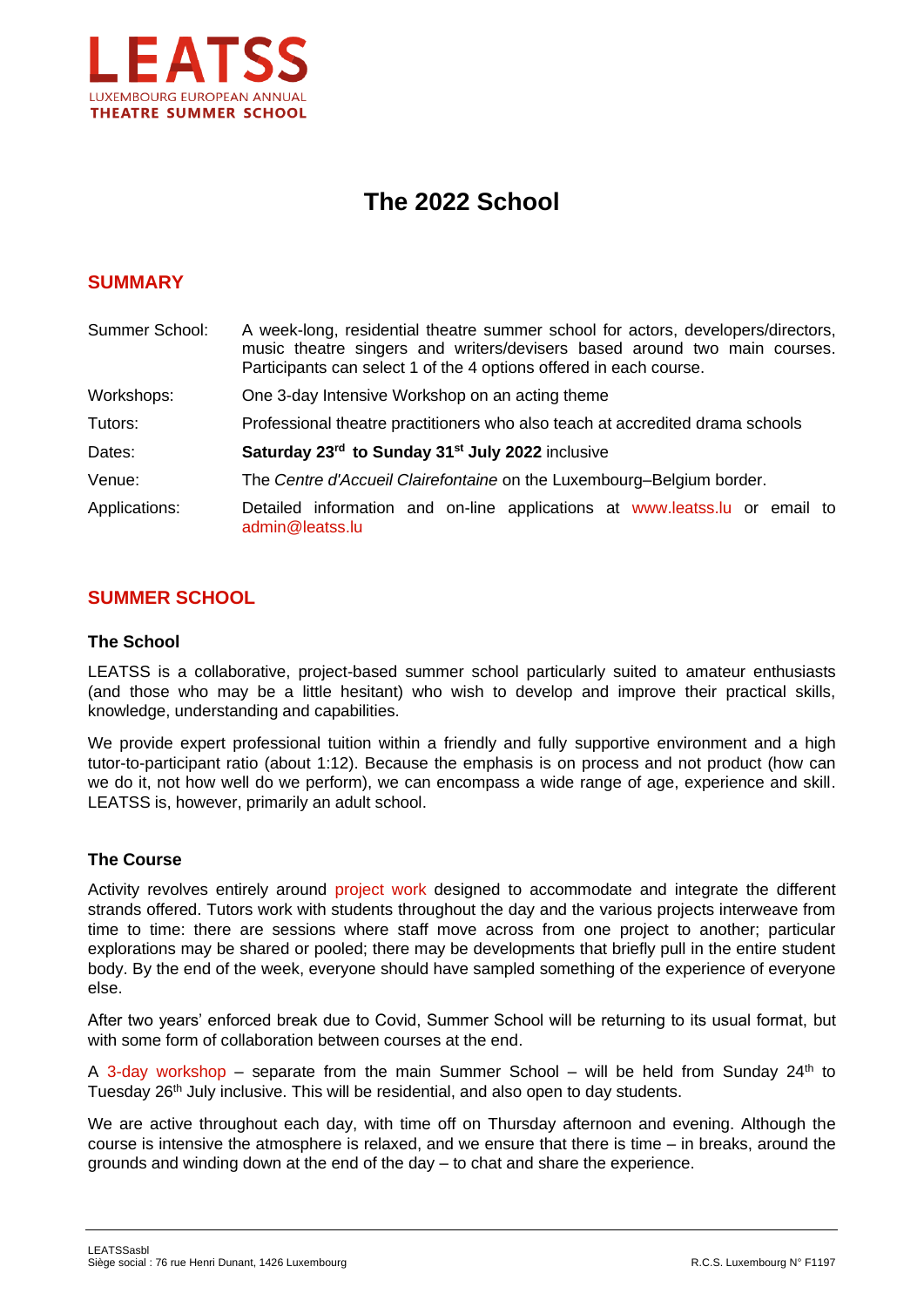# **The Projects**

The banner theme for 2022 is ABOUT TIME.

Students can choose to follow courses from:

- THEME: acting, storytelling, musical theatre, singing. Four options are offered, each student takes one.
- SKILLS: acting, comedy (Commedia), voice work, singing. Four options are offered, each student takes one.

There is also a third, student-led but tutor-mentored, 4-hour practical course for actors and directors.

# **The Tutors**

|                         | GRAEME DU FRESNE Course Director; musical director, singing teacher, director, actor |
|-------------------------|--------------------------------------------------------------------------------------|
| <b>GEORGE RYAN</b>      | voice coach, actor, teacher                                                          |
| <b>JANICE DUNN</b>      | director, writer, deviser, teacher                                                   |
| <b>MITCH MITCHELSON</b> | actor, director, teacher                                                             |
|                         |                                                                                      |

The tutors' biographies are posted on the LEATSS website.

# **The Options**

#### THEME:

| Graeme Du Fresne                | Strange Times (singing) songs from shows with non-linear timescales.<br>Ensemble, duets, and solo opportunities                                     |
|---------------------------------|-----------------------------------------------------------------------------------------------------------------------------------------------------|
| George Ryan                     | Deciphering and Demystifying Shakespeare (acting) exploring, as an actor,<br>Shakespeare's treatment of language and time                           |
| Janice Dunn                     | Modern Times in Musical Theatre (acting, movement) the craft of musicals and<br>how to act in them                                                  |
| Mitch Mitchelson                | Story-telling (acting) techniques to translate stories into theatre                                                                                 |
| <b>SKILLS:</b>                  |                                                                                                                                                     |
|                                 | Graeme Du Fresne A Singing Glossary (singing) techniques, methods and processes for improving<br>singing skills                                     |
| George Ryan                     | Voice and the Senses (voicing the written word) harnessing the full expression<br>of the voice                                                      |
| Janice Dunn<br>Mitch Mitchelson | An Actor's Viewpoint (acting) different methods to improve acting skills<br>Lazzi! The Business of Comedy (acting) exploring the dark underbelly of |

Details are below and also posted on the LEATSS website.

comedy

# **The Timetable**

Summer School starts with lunch on Saturday 23<sup>rd</sup> at 12:30 followed by an introduction to the school, explanations and tasters of the courses, voting for course options and then a working session after supper. It ends at lunchtime on Sunday 31<sup>st</sup>. Students can stay at the venue on the night of Friday 22<sup>nd</sup> by prior arrangement with the LEATSS administrator.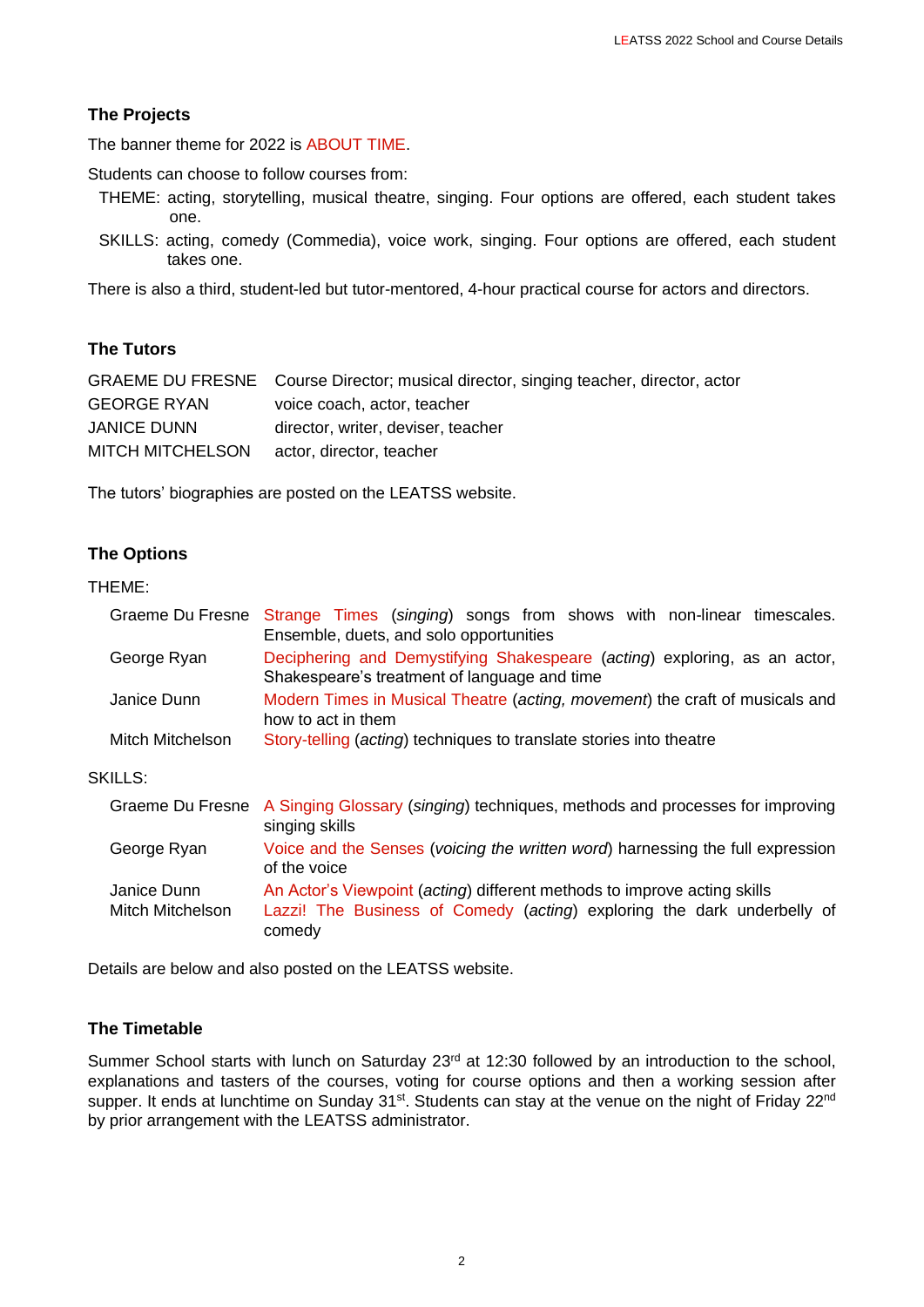# **INTENSIVE WORKSHOP**

## **The Workshop**

A 3-day Intensive Workshop is offered, details to be announced This workshop does not require previous knowledge or experience in the subject.

The workshop will start on Sunday morning and continue until Tuesday afternoon. The timetable will follow that of the Summer School so that breaks and mealtimes coincide. Residential students can stay at Clairefontaine for the duration of the workshop.

## **The Workshop Course**

Sun 24<sup>th</sup> to Tues 26<sup>th</sup> July: Title tp be announced (*acting*)

## **The Tutor**

LAWRENCE EVANS director, actor, teacher

Details of the course are below and are posted – together with the tutor's biography – on the LEATSS website.

## **The Timetable**

The Workshop has 16 hours of class plus 4 hours of voluntary attendance at courses by regular summer school tutors, broken down as follows:

Sunday from 11:30 am until 21:00 pm with breaks for tea/coffee, lunch and supper. Monday from 9:30 am until 21:00 pm with breaks for tea/coffee, lunch and supper. Tuesday from 9.30 am until 15:30 pm with breaks for tea/coffee and lunch.

Students are encouraged to attend the summer school warm-up at 9.00 am.

3 nights' accommodation with breakfast are included as well as all meals. Registration and room occupation will be before the first session (or by prior arrangement with the course administrator). For day students, all meals are included.

Looking forward to welcoming you to Clairefontaine,

Graeme Du Fresne (Course Director)

John Brigg (Administrator)



and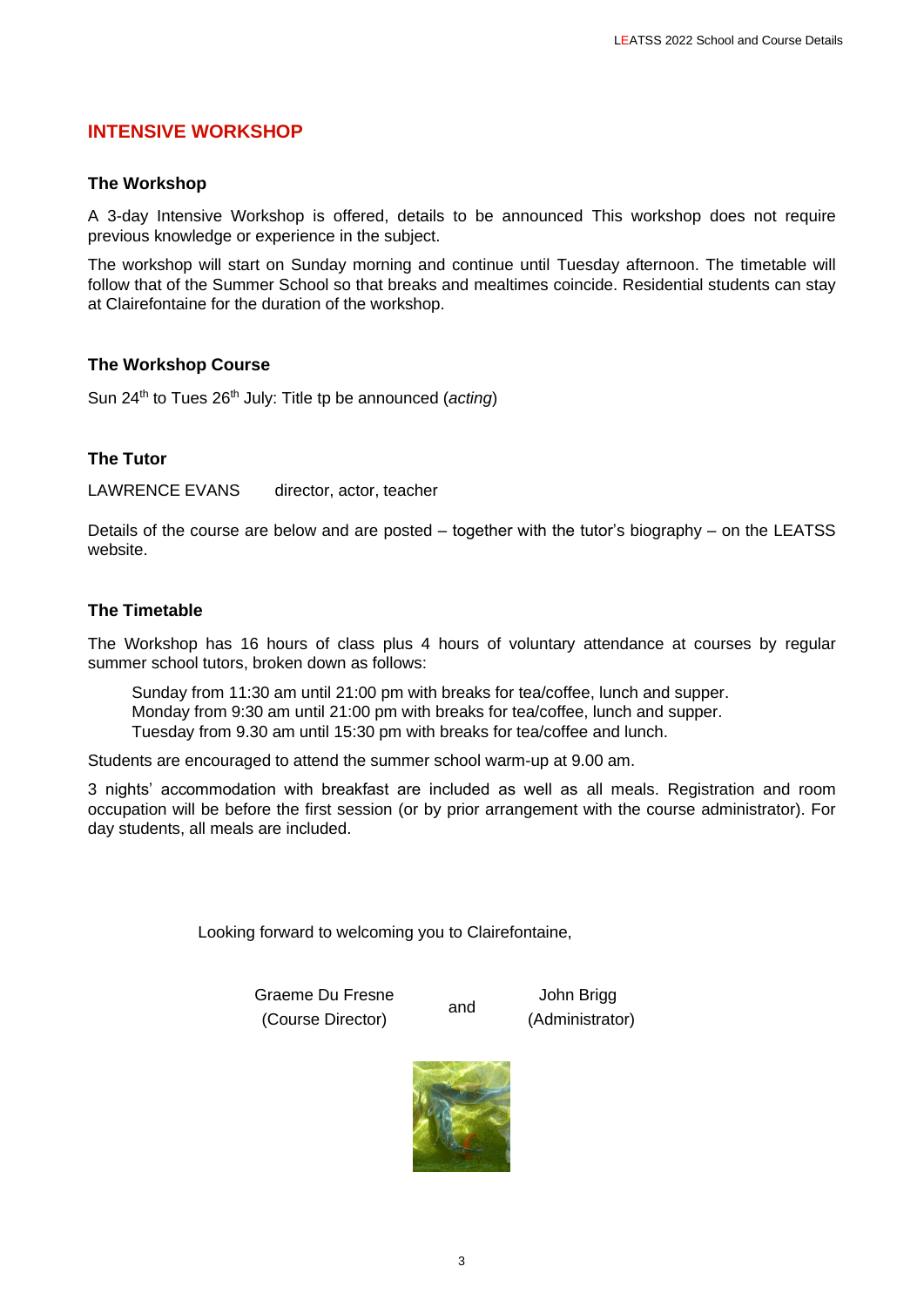# **The Course Details**

# **SUMMER SCHOOL 2022**

# **COURSE 1: THEME – About Time**

## GRAEME DU FRESNE STRANGE TIMES (singing)

*(Musical theatre and other songs with non-linear time scales)*

One musical that starts at the end of the story and finishes at the beginning! Another in which one character starts at the end of the story whilst the other starts at the beginning, and a musical in which the characters remain the same age despite the story spanning 150 years! In order, these shows are: *Merrily We Roll Along* by Stephen Sondheim, *The Last Five Years* by Jason Robert Brown and *Love Life* by Kurt Weil. We will be working on songs from these non-linear pieces as well as other time related works including *Racing With The Clock* from *The Pyjama Game* and a setting of Shakespeare's *Sonnet 18*.

The arrangements will consist of some ensemble pieces, a duet that will initially be learnt by the ensemble and at least one solo that we will also learn together before attempting sections solo and/or the whole song. Hopefully as each participant's confidence builds, volunteering for solo singing won't be too daunting a prospect. We will work on acting the songs as well as singing them. The aim of the course is to explore the material in a supportive environment, improve technically and have some fun.

## GEORGE RYAN DECIPHERING AND DEMYSTIFYING SHAKESPEARE (acting)

*(How to communicate Shakespeare's language and philosophy of time – and better understand our own)*

*Pleasure and action make the hours seem short (Othello) Words without thoughts never to heaven go (Hamlet)*

How do actors communicate the complex language in his plays? This course will unlock the secrets of what makes Shakespeare seem impenetrable. We will explore active and fun approaches that will enable each participant to discover and develop their ability to speak and perform Shakespeare's poetic texts with confidence and conviction.

Over the last two years since the lockdown a lot of us have thought about time. Either we have less time, or the time we do have with people has become more precious. Shakespeare is one of the world's best storytellers, and through storytelling we *'hold the mirror up to nature' (Hamlet)* in order to understand more about ourselves. This course is an opportunity to examine Shakespeare's specific philosophy of time, and in doing so understand more about ourselves and our place in this new world.

## JANICE DUNN MODERN TIMES IN MUSICAL THEATRE (acting and movement)

*(Exploring the craft of musicals and how to act in them)*

A course examining elements of the musical theatre genre; how it transcends boundaries, and why it remains so powerful, poignant, and popular in a post-modern 21st century. (Please note that this is not a singing course.)

We will work with a selection of songs, texts, and scenes from a variety of musicals (classic, show, story, political, jukebox, controversial, and mould breaking).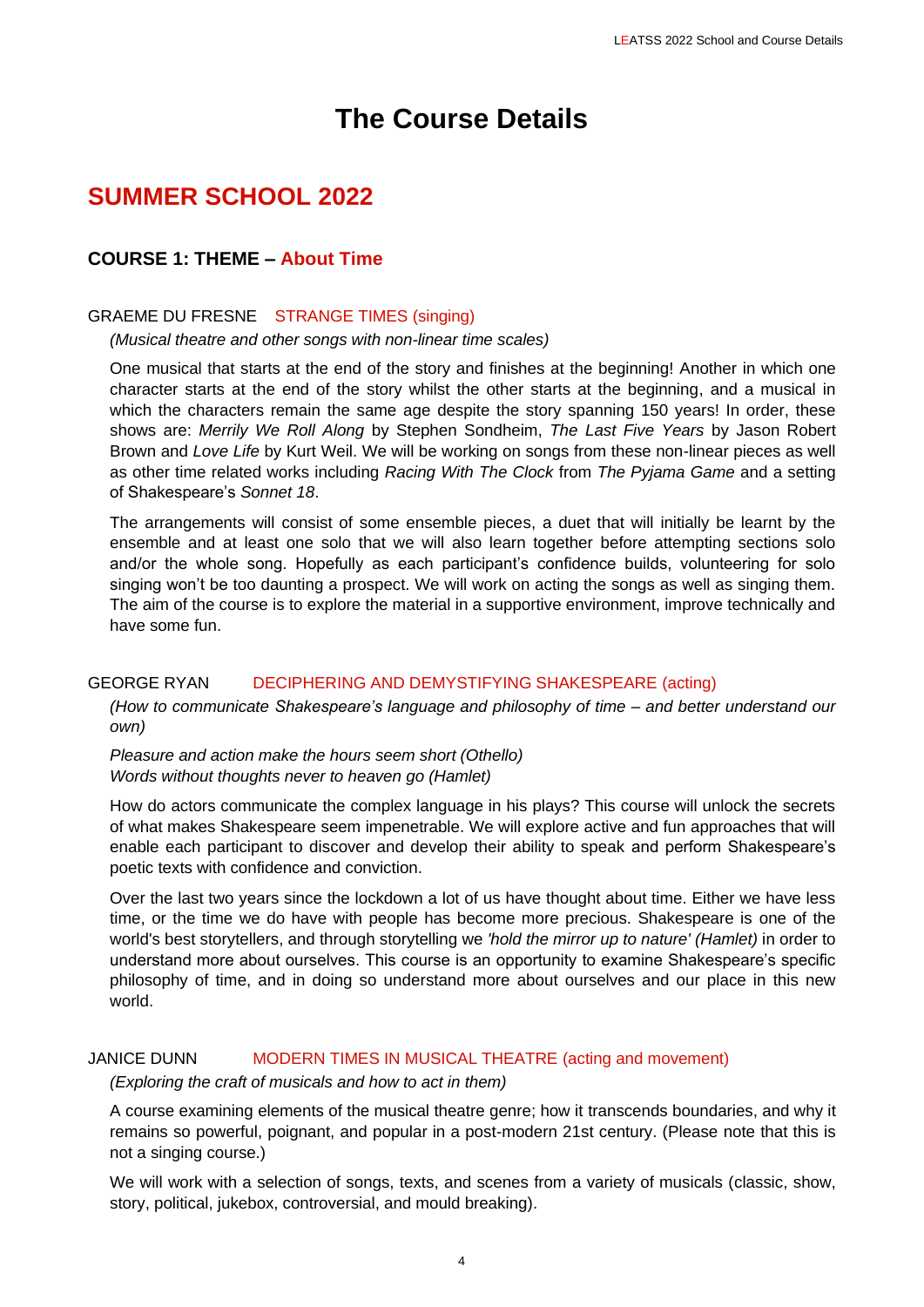There will be group and pair work, and individual work for those who would like to.

Our examination will cover elements such as:

- song as text,
- movement and staging possibilities of numbers,
- character and scene exercises linked to how song/ numbers, and story/ narrative, co-exist.

These will be our starting points, and work will elaborate and develop throughout the week according to the make-up of the group, and its needs.

I hope it will be a joyous, fun, and dynamic course, suitable for everyone; those who are musical theatre buffs, those new to musicals, and everyone in between. There will be movement elements, but they do not require people to be dancers, choreographers, or of course singers, as this is not a singing course; it is an acting course. But we can sing and dance if we want to, while exploring the craft of musicals and how to act them. And all that jazz.......

## MITCH MITCHELSON STORY-TELLING (acting)

*(Exploring techniques to translate stories into theatre)*

*Story-telling is just being a human being. It's what we do, from the very beginning of time, when we were writing on caves*. *That's how we communicate*. (Spike Lee, *A workshop in the art of storytelling, and taking it to the stage*)

To cast a spell, to tell a story. We will search in the art of finding inspiration, exploring techniques to translate these stories into theatre, into plays. This course will explore the art of devised theatre, using the means at our disposal: the transformation of simple, everyday objects, the body and voice as sources of character creation and atmosphere generation, ensemble work and dynamics, the Shakespearean transposition of space and time.

We will look at extant stories as a model for theatrical discovery, generate scenes from fictive sources and create our own collective story and play. We will also evoke the insights of the theatre practitioner Arne Zaslove and his theories of total theatre, with its evolution from the basic truths of everyday life to epic theatre techniques. As in the prologue to Shakespeare's *Henry V*, we will *on your imaginary forces work* and will be *jumping o'er times* in our theatre telling.

# **COURSE 2: SKILLS**

## GRAEME DU FRESNE A SINGING GLOSSARY (singing techniques)

*(Techniques, methods and processes for improving singing skills)*

During the last 20 years there have been some huge developments and changes in the way singing is often taught in Musical Theatre and Pop Music training. There is tendency toward the 'guru', with each system claiming exclusive rights over the correct singing methodology. As a teacher of singing for many years, my experience and success has been to select freely from a range of methods and processes that I believe work for everyone. We will be looking at some of these today widely taught systems (Estill, Speech Level Singing, Bel Canto & Linklater). They all have an important and valuable contribution to make in developing a fluent and confident singing voice.

We will be using exercises, rounds and part songs to develop each participant's singing technique by introducing and consolidating some of the fundamentals required to sing safely and openly. From A for alignment to V for vowels, various essential techniques will be drawn from the singing skills glossary and will be integrated into our work on the rounds and part songs. We will sing as an ensemble in a supportive and fun environment. The material will range from Folk, Classical and Musical Theatre.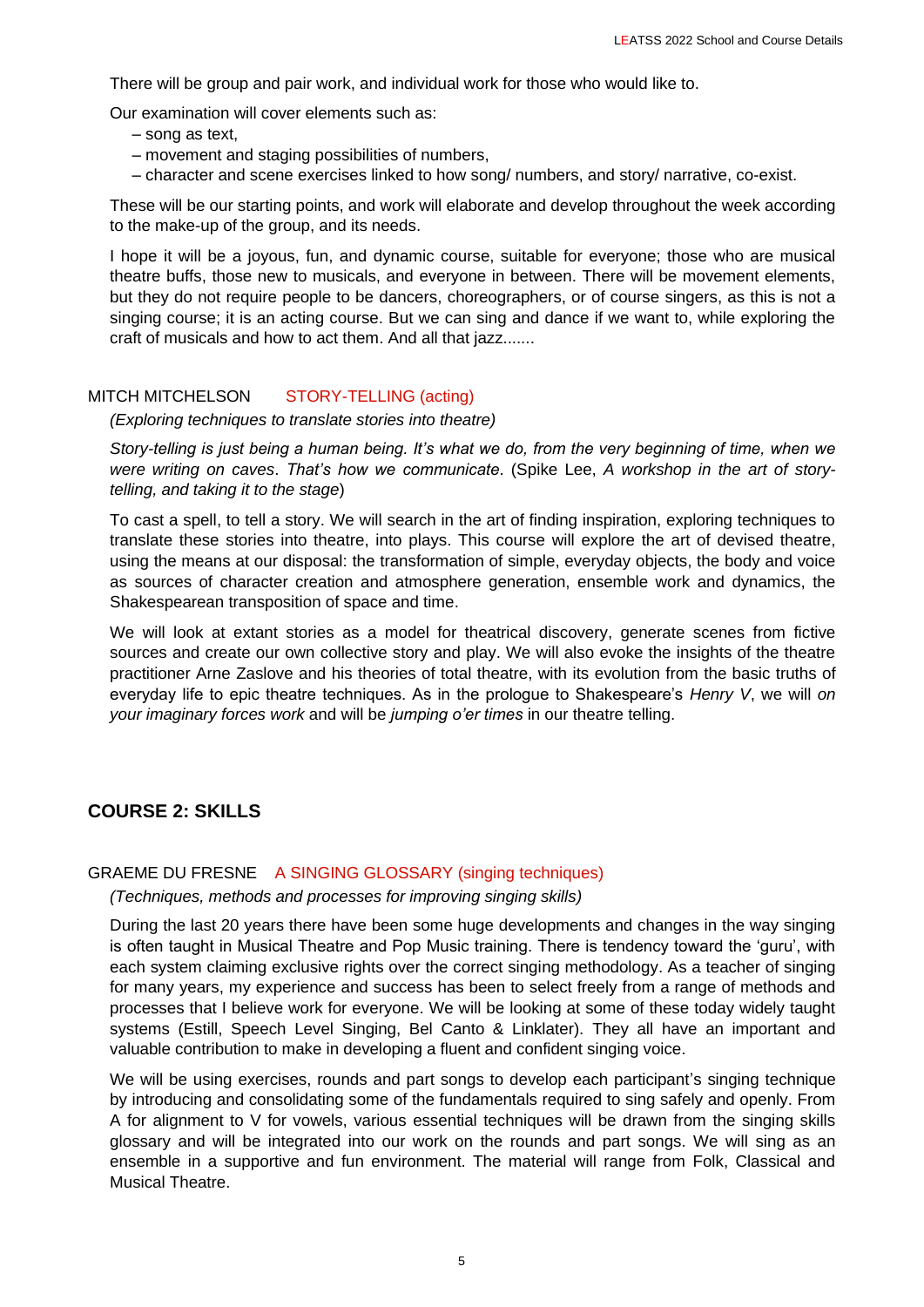## GEORGE RYAN VOICE AND THE SENSES (voicing the written word)

## *(Harnessing the full expression of the voice)*

Ever wonder how some individuals in the public eye speak so beautifully and engagingly? Or how some people always seem to exude confidence and seem so assured in expressing themselves? In these voice sessions throughout the week, we will explore our voices and our connection to words and images through the practice of physical release and use of images to enhance our vocal use in reaching our vocal potential. We will apply the vocal release techniques acquired in sessions onto various written works such as Haikus, ancient Greek drama and song lyrics!

We will practice various vocal exercises that will help inform and enhance your voicing of the written word. The focus is on your voicing of a writer's words and images and not an intellectual examination or analysis. We will examine and analyse only so far as needed to voice!

## JANICE DUNN AN ACTORS' VIEWPOINT (acting technique)

#### *(Exploring different methods to improve acting skills)*

This course will be an advanced, and in-depth examination of the processes of character development and choice during the rehearsal period of a show.

We will cover characterisation development techniques, physicalisation, text work techniques and choices, culminating with impulse work that allows us to unify all the preceding elements.

We will start the course with a practical examination of the 'Viewpoints' method; and we will go on to utilise other techniques related to Stanislavski, Meisner, Grotowski, in a direct and dynamic way.

The course will use scenes and characters from classic and new texts to stimulate these creative experiences and observations. We will use full group, and smaller group work, with frequent group sharing.

This course will allow participants to go deeper into character development techniques and follow through on these developments post summer school. It is a practical look at very useful acting processes, and as such is appropriate for experienced performers, and those newer to performing, who are keen to learn and explore a variety of techniques.

It will be a focussed and fun examination of how we 'become' the character, how we 'grow' the character, and how we 'perform' the character.

## MITCH MITCHELSON LAZZI! – THE BUSINESS OF COMEDY (Commedia dell'Arte)

# *(Exploring the dark underbelly of comedy)*

*…tragical-comical-historical-pastoral. Seneca cannot be too heavy, nor Plautus too light*.

(Polonius, *Hamlet*)

Lazzi is a term from Commedia dell'Arte that references comic routines that serve various functions. Sometimes they are a suspension in time from the approaching drama, or their placement can rivet up the tension of the approaching denouement. They can stand alone as an audience favorite set piece and virtuoso vehicle for the actors or be integrated into the dramatic plotting. They can function as comic relief and a contrast to a serious scene to intensify the overall tragic nature of the play.

The renaissance of classical drama from the Greeks and Romans would have left a legacy for the Commedia companies, complemented by the skills of the street performers and the character driven inventiveness of the acting companies. We see the timeless routines in Shakespeare and Moliere, Goldoni and Brecht. They reverberate through Music Hall, the silent movie comedians and comedic actors like the late Eric Sykes' turn in Moliere's *School For Wives*. Pantomime absorbed the lazzi's influence. Yet, beneath the comic veneer of physical and verbal comic business and dexterity lurk themes of social rebellion, fear and survival, status, anxiety and potential tragedy.